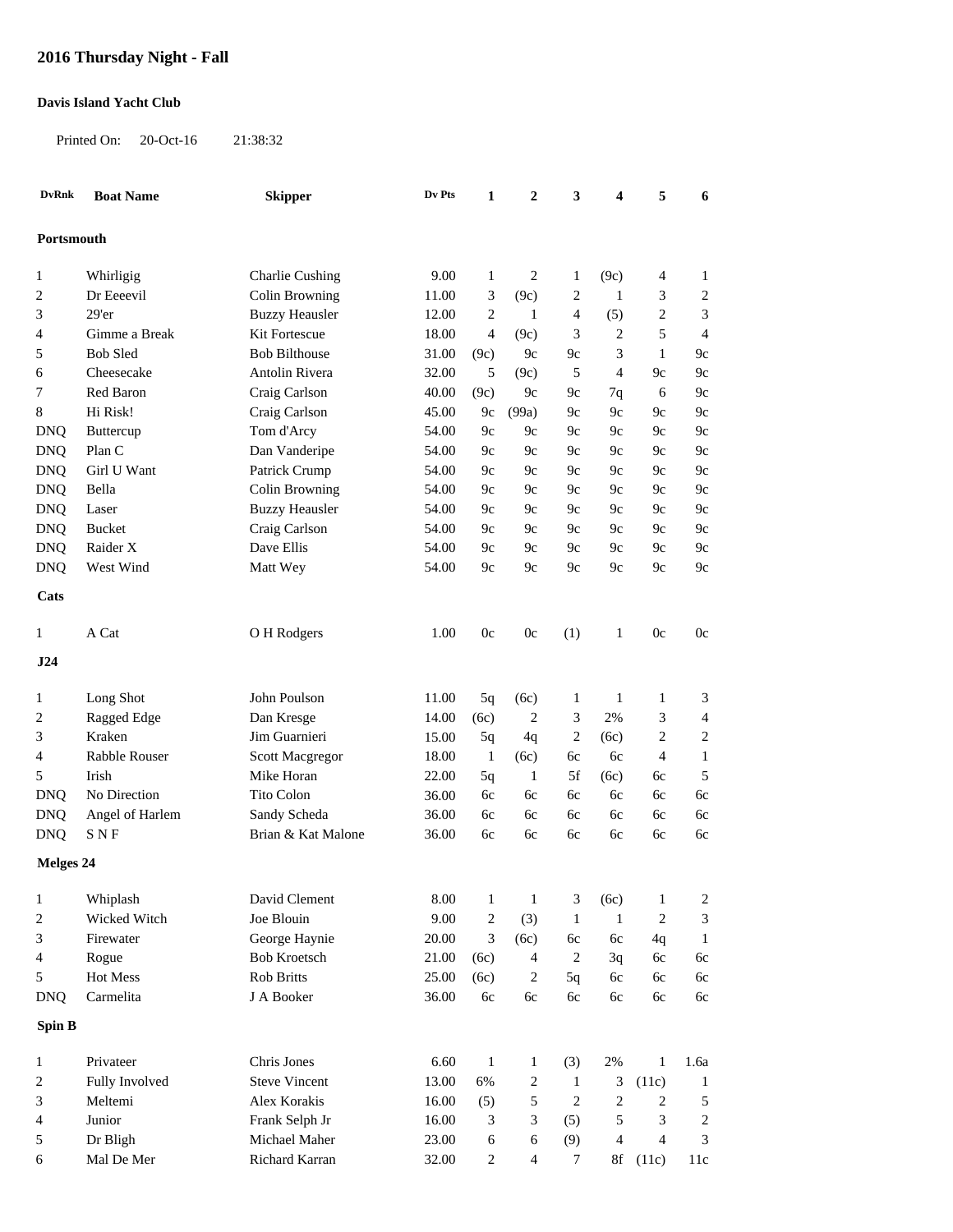| 7                 | Volcano                                   | Don Rychel            | 37.00 | 7                       | (11c)            | 8                | 6                           | 5              | 11c              |
|-------------------|-------------------------------------------|-----------------------|-------|-------------------------|------------------|------------------|-----------------------------|----------------|------------------|
| $\,8$             | Untouchable                               | <b>Todd Saunders</b>  | 42.00 | 10q                     | (11c)            | 6                | 11c                         | 11c            | $\overline{4}$   |
| 9                 | <b>Bay Wolf</b>                           | John Brennan          | 48.00 | (11c)                   | 11c              | 4                | 11c                         | 11c            | 11c              |
| 10                | Abracadabra                               | <b>Emily Kropp</b>    | 50.00 | 10q                     | 7                | (11c)            | 11c                         | 11c            | 11c              |
| <b>DNQ</b>        | Ruckus                                    | Tom DiGiacomo         | 66.00 | 11c                     | 11c              | 11c              | 11c                         | 11c            | 11c              |
| <b>DNQ</b>        | Alliance                                  | Tom Barry/ Bob Glaser | 66.00 | 11c                     | 11c              | 11c              | 11c                         | 11c            | 11c              |
| <b>DNQ</b>        | Whirligig                                 | Charlie Cushing       | 66.00 | 11c                     | 11c              | 11c              | 11c                         | 11c            | 11c              |
| <b>DNQ</b>        | Tenacity                                  | Ken Hardy             | 66.00 | 11c                     | 11c              | 11c              | 11c                         | 11c            | 11c              |
| <b>DNQ</b>        | 88                                        | Dave Ciesla           | 66.00 | 11c                     | 11c              | 11c              | 11c                         | 11c            | 11c              |
| Spin A            |                                           |                       |       |                         |                  |                  |                             |                |                  |
| 1                 | No Limit                                  | Burns/Zonnenberg      | 6.00  | 1                       | $\mathbf{1}$     | $\sqrt{2}$       | (6)                         | $\mathbf{1}$   | $\mathbf{1}$     |
| 2                 | Mad Cow 2                                 | Ed Ruark/Dave German  | 9.00  | 2                       | $\boldsymbol{2}$ | (3)              | $\mathbf{1}$                | $\overline{c}$ | $\boldsymbol{2}$ |
| 3                 | Rocket                                    | Grimsdale/Nelson      | 16.00 | 3                       | 3                | (4)              | 4                           | 3              | 3                |
| 4                 | Hot Water                                 | Jose Suarezhoyos      | 20.00 | 4                       | 5                | $\mathbf{1}$     | 5                           | (6)            | 5                |
| 5                 | Fire & Ice                                | George Cussins        | 20.00 | 5                       | $\overline{4}$   | 5                | $\overline{c}$              | (9c)           | $\overline{4}$   |
| 6                 | Kicks                                     | Peter Hartleb         | 28.00 | (7)                     | 7                | 6                | $\ensuremath{\mathfrak{Z}}$ | 5              | 7                |
| 7                 | Wired                                     | Brocks/ Achilles      | 29.00 | 6                       | 6                | (7)              | $\tau$                      | $\overline{4}$ | 6                |
| 8                 | Tampa Girl                                | <b>Bill Terry</b>     | 42.00 | (9c)                    | 9c               | 9c               | 9c                          | $\tau$         | 8                |
| <b>DNQ</b>        | $\mathbf{J}\text{-}\mathbf{H} \text{awk}$ | Dave Arata            | 54.00 | 9c                      | 9c               | 9c               | 9c                          | 9c             | 9c               |
| <b>DNQ</b>        | <b>Attractive Nuisance</b>                | Jamie Myers           | 54.00 | 9c                      | 9c               | 9c               | 9c                          | 9c             | 9c               |
|                   |                                           |                       |       |                         |                  |                  |                             |                |                  |
| Non Spin A        |                                           |                       |       |                         |                  |                  |                             |                |                  |
| 1                 | Long Gone                                 | Phil Walller          | 10.00 | $\overline{\mathbf{c}}$ | (3)              | 3                | $\overline{c}$              | $\mathbf{1}$   | $\overline{c}$   |
| 2                 | W T Flyer                                 | Ullman/Bostick        | 13.00 | 4                       | $\overline{4}$   | $\overline{c}$   | $\mathbf{1}$                | $\sqrt{2}$     | (9c)             |
| 3                 | <b>Emotional Rescue</b>                   | Dave Coffee           | 15.00 | 3                       | (5)              | 5                | 3                           | 3              | 1                |
| 4                 | Boat                                      | Larry Willis          | 22.00 | $\mathbf{1}$            | $\overline{c}$   | 1                | (9f)                        | 9c             | 9c               |
| 5                 | Another Road                              | Kevin Fouche          | 23.00 | 5                       | $\mathbf{1}$     | $\overline{4}$   | $\overline{4}$              | (9c)           | 9c               |
| 6                 | Vendeval the Pearl                        | Lee Burstiner         | 24.00 | (6)                     | 6                | 6                | 5                           | $\overline{4}$ | 3                |
| 7                 | Reflection                                | Jim Mallory           | 43.00 | 8q                      | (9c)             | 8f               | 9f                          | 9c             | 9c               |
| $\,8$             | Rock On                                   | Toro/Figley           | 45.00 | 9c                      | 9c               | 9c               | (99a)                       | 9c             | 9c               |
| <b>DNQ</b>        | Impulse                                   | <b>Bob Abberger</b>   | 54.00 | 9c                      | 9c               | 9c               | 9c                          | 9c             | 9c               |
| <b>DNQ</b>        | Yes Dear                                  | George Haynie         | 54.00 | 9c                      | 9c               | 9c               | 9c                          | 9c             | 9c               |
| <b>DNQ</b>        | <b>Blue Heron</b>                         | <b>Russ Hoadley</b>   | 54.00 | 9c                      | 9c               | 9c               | 9c                          | 9c             | 9c               |
| <b>DNQ</b>        | Pirate Girl                               | <b>Trista Snook</b>   | 54.00 | 9c                      | 9c               | 9c               | 9c                          | 9c             | 9c               |
| <b>Non Spin B</b> |                                           |                       |       |                         |                  |                  |                             |                |                  |
| 1                 | Volant II                                 | John Gifford          | 5.00  | (1)                     | 1                | $\mathbf{1}$     | $\mathbf{1}$                | $\mathbf{1}$   | $\mathbf{1}$     |
| 2                 | Komus                                     | <b>Rusty Shenk</b>    | 11.00 | 3                       | $\overline{c}$   | $\mathbf{2}$     | (7f)                        | $\overline{c}$ | $\overline{2}$   |
| 3                 | Mazel                                     | Jason Baruch          | 13.40 | $\overline{c}$          | 2.7a             | (9c)             | $\overline{c}$              | $\overline{4}$ | 2.7a             |
| 4                 | Sea Chelle                                | <b>Steve Lewis</b>    | 16.00 | (4)                     | 3                | $\overline{4}$   | 3                           | 3              | 3                |
| 5                 | Satisfaction                              | Finn Walling          | 35.00 | 5                       | 5                | (9c)             | 7f                          | 9c             | 9c               |
| 6                 | Gypsy                                     | <b>Stephen Brooks</b> | 38.00 | (9c)                    | $\overline{4}$   | 9c               | 7s                          | 9c             | 9c               |
| 7                 | Wings                                     | Ralph Stoddard        | 39.00 | (9c)                    | 9c               | 3                | 9c                          | 9c             | 9c               |
| 8                 | Ragdoll                                   | Jack Whitwam          | 43.00 | 7f                      | (9c)             | 9c               | 9c                          | 9c             | 9c               |
| <b>DNQ</b>        | Serenade                                  | Dave Knapp            | 54.00 | 9c                      | 9c               | 9c               | 9c                          | 9c             | 9c               |
| <b>DNQ</b>        | Bella Vita                                | Mike Chicon           | 54.00 | 9c                      | 9c               | 9c               | 9c                          | 9c             | 9c               |
| <b>DNQ</b>        | Dulcinea                                  | Clay Morris           | 54.00 | 9c                      | 9c               | 9c               | 9c                          | 9c             | 9c               |
| <b>DNQ</b>        | Starchaser                                | Ray MacGrogan/ Gus V  | 54.00 | 9c                      | 9c               | 9c               | 9c                          | 9c             | 9c               |
|                   | <b>Racer Cruiser</b>                      |                       |       |                         |                  |                  |                             |                |                  |
| 1                 | Intrepid                                  | Jeff Russo            | 8.00  | (3)                     | $\mathbf{1}$     | $\mathbf{1}$     | $\mathbf{1}$                | $\overline{c}$ | 3                |
| 2                 | Wing It                                   | Mike Doyle            | 10.50 | 1.5                     | $\overline{c}$   | 3                | (5f)                        | 3              | $\mathbf{1}$     |
| 3                 | <b>Eagles Wings</b>                       | <b>Bill Cooper</b>    | 12.50 | 1.5                     | (6c)             | $\boldsymbol{2}$ | 6c                          | $\mathbf{1}$   | $\mathbf{2}$     |
| 4                 | Lunacy                                    | Dave Lorick           | 21.00 | 5q                      | 3                | $\overline{4}$   | 5q                          | $\overline{4}$ | (6c)             |
| 5                 | Wings                                     | Ralph Stoddard        | 30.00 | 6c                      | 6c               | 6c               | (99a)                       | 6c             | 6c               |
|                   |                                           |                       |       |                         |                  |                  |                             |                |                  |